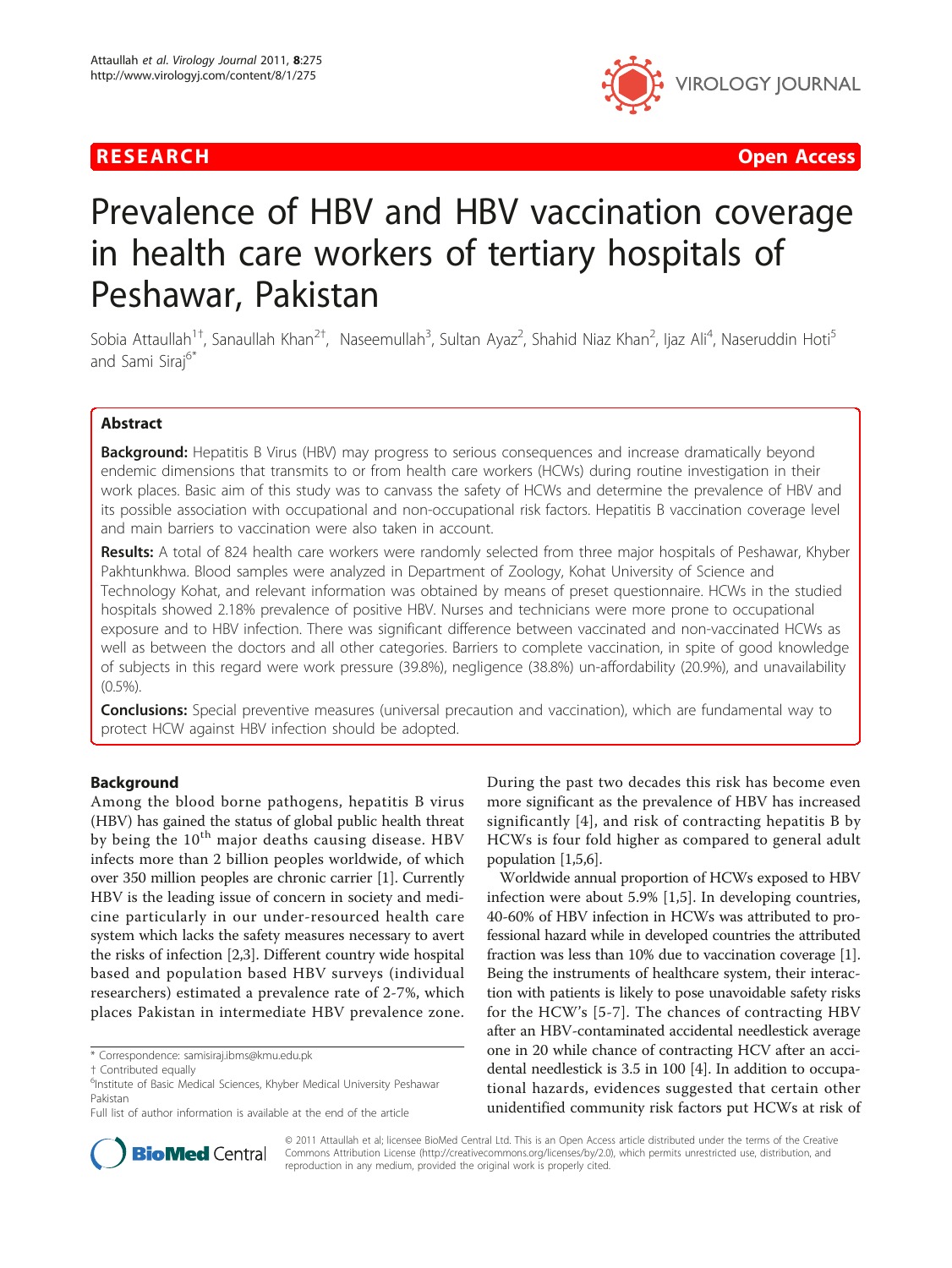acquiring HBV, as the general population. There is a complex multiplicity of risks factors and it is difficult to tease out the biggest contributors to infection in HCWs [\[8,9](#page-4-0)].

Hepatitis B is a vaccine preventable disease, though its implementation is still insufficient and a sizeable proportion of HCWs never get vaccinated. The risk of HBV infection in an unvaccinated person from a single HBVinfected needle stick injury ranges from 6-30% [\[5](#page-4-0)]. Considering the importance of health care personnel and lack of any significant report in HCWs from the region of Peshawar, this study was designed to investigate the prevalence of HBV in different occupational groups of HCWs, predominant occupational and non-occupational modes of transmission, HBV vaccination coverage level and main barriers to vaccination.

# Methods

# Study location

This study was carried out at three large and tertiary hospitals of Peshawar, Khyber Pakhtunkhwa, namely Khyber Teaching Hospital, Lady Reading Hospital and Hayatabad Medical Complex Hospital, which provides services to the general population all over the province.

# Study sample

The study undertook randomly selected 824 HCWs, working in different departments of the hospitals.

## Inclusion criteria

HCWs with more than 6 months of job experience were included in this study.

## Instrument

The information collection from HCWs was done via interview and through questionnaire. Data set included demographic parameters (gender, marital status, age, duration of employment, education, occupation and working department), history of frequency and nature of activities involved in occupational exposures, history of non-occupational risk factors (blood transfusion, hospitalization, surgery, dental treatment and intravenous drug use), history of HBV vaccination coverage status and time since vaccination, and barriers against vaccination status.

## Laboratory Technique

Blood samples were collected from the population under investigation and tested in Molecular Parasitology and Virology Laboratory, Department of Zoology, Kohat University of Science and Technology (KUST) Kohat, for HBs Ag by immunochromatographic test (ICT). HBV DNA was isolated with GF-1 nucleic acid isolation Kit (Vivantus, USA), S gene of HBV was amplified with nested primers by PCR and amplified DNA was subjected to electrophoresis. The study was conducted after receiving ethical approval from medical superintendents of the respective hospital.

Participated HCWs were grouped into five categories on the basis of their jobs into medical staff including surgeons, physicians and dentists, nursing and midwifery staff, specialized technicians including X-rays, anesthesia and laboratory staff, assistant and general servicing staff including radiology, operational services, attendants, cleaning, laundry, blood bank, pharmacists, dispensers and administrative staff.

## Statistical analysis

Categorical variables were shown in percentages. Chisquare test or Fishers' Exact Test were used to evaluate the association between seropositivity for HBV and categorical variables. A  $p$  value less than 0.05 was set as significant level.

# Results

Among the selected 824 subjects, 59.8% were male and 40.2% were female, 82.2% were married and 17.8% were unmarried, age ranged from 20-59 years  $(33.8 \pm 8.2 \text{ years})$ and duration of employment from > 6 months to 29 years  $(14.4 \pm 3.21 \text{ years})$ . Of the total, 100 HCWs had history of dental treatment, 98 had history of hospitalization, 31 had surgery in the past, 24 had been transfused and only one was intravenous drug user.

18 (2.18%) HCWs were found positive for HBV while HBV and HCV mixed infection was not detected in any HCW. Characteristics and distribution (%) of HBV positive and HBV negative are summarized in Table 1. Frequency of HBV-infection in nurses was 44.4%, 33.4% in technicians, 22.3% in assistant staff while no doctor and administrative staff was found positive. Significant association ( $P = 0.328$ ) between HBV prevalence and five occupational categories were present (Figure [1](#page-2-0)).

## Table 1 HCWs and HBV positivity

| <b>Variables</b>               | <b>HBV Negative N</b><br>(%) | <b>HBV Positive N</b><br>(%) | <b>Total</b> |
|--------------------------------|------------------------------|------------------------------|--------------|
| Male                           | 483 (59.9)                   | 10 (55.55)                   | 493          |
| Female                         | 323(40.1)                    | 8(44.44)                     | 331          |
| Married                        | 665(82.5)                    | 12 (66.66)                   | 667          |
| Unmarried                      | 141(17.4)                    | 6(33.33)                     | 147          |
| Graduate                       | 554(68.7)                    | 1(5.55)                      | 555          |
| Undergraduate                  | 252(31.3)                    | 17 (94.4)                    | 269          |
| H/O blood transfusion          | 20(2.48)                     | 4(22.22)                     | 24           |
| H/O dental treatment           | 94(11.66)                    | 6(33.33)                     | 100          |
| H/O surgery                    | 27(3.35)                     | 4(22.22)                     | 31           |
| H/O hospitalization            | 91(11.2)                     | 7 (38.9)                     | 98           |
| H/O of intravenous drug<br>use | 1(0.12)                      | 0(0)                         |              |

H/O = History of.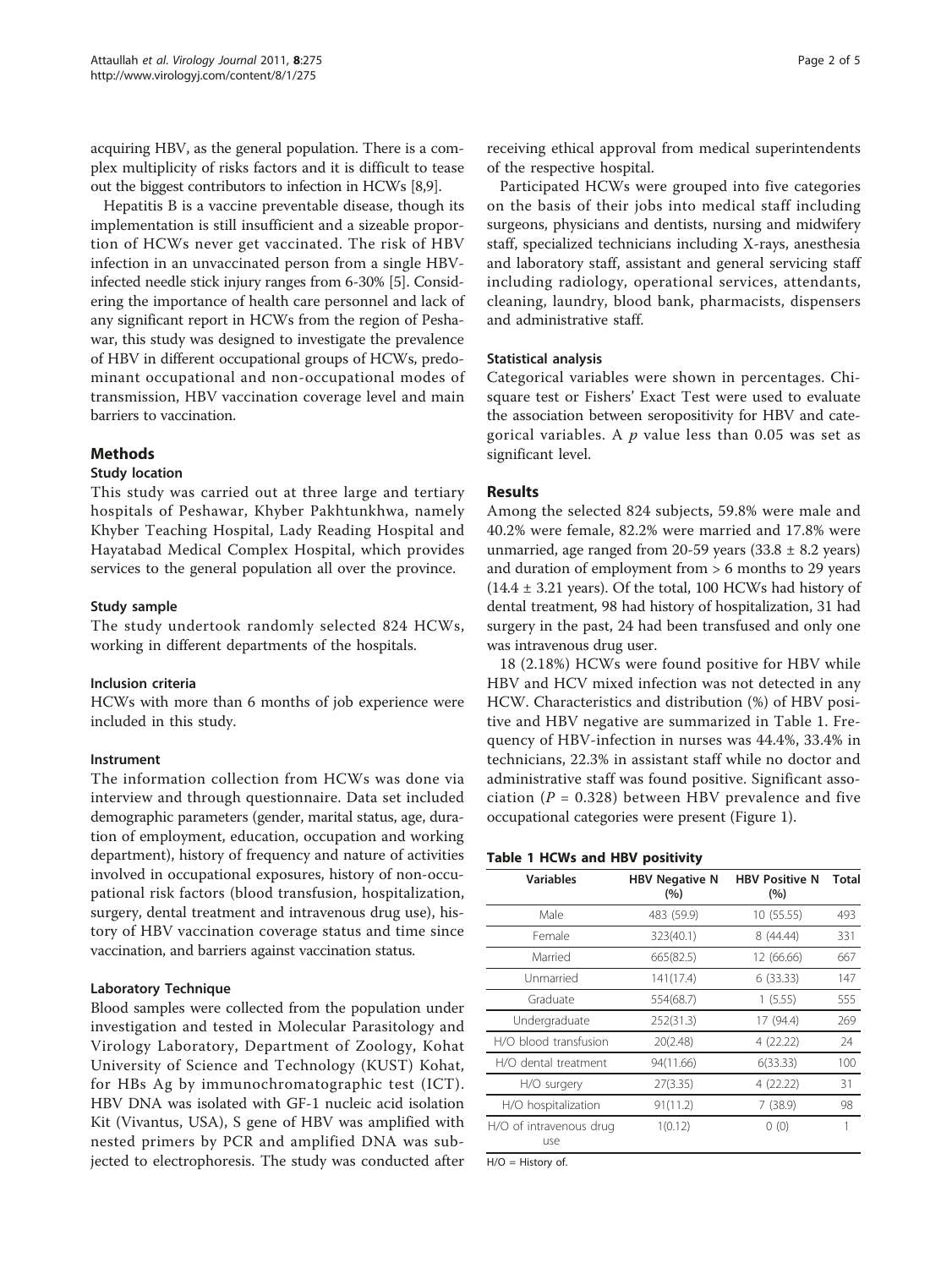<span id="page-2-0"></span>

As for personal data, neither gender ( $P = 1.000$ ), nor marital status ( $P = 0.8575$ ) were found responsible for any statistically significant differences in between HBV negative and HBV positive HCWs. However, a strong correlation was found with age ( $P = 0.0896$ ), employment duration ( $P = 0.0001$ ), dental treatment ( $P =$ 0.0155), hospitalization ( $P = 0.0013$ ), surgery ( $P =$ 0.0004) and blood transfusion ( $P = 0.0001$ ). All HCWs were aware of the importance of screening, but overall 24.5% HCWs were aware of their viral status and only four (22.3%) were aware of their seropositivity.

Overall, 572 HCWs were involved in a total of 729 occupational exposures during the past one year period service. Percentage breakdown was 47.3% in nurses, 31.3% in technicians, 13.1% in doctors and 8.2% in assistant staff. Regarding the activity involved in occupational exposure, drawing blood was the main contributor (i.e. 33.6%), followed by recapping of syringes (17%), disposal of used needles (13.3%), insertion of drip (12.6%), trash collection (9.7%), surgical procedure (4.3%), collision with sharp objects (4.1%), fluid splash (3.0%), cleaning instruments (1.8%) and others (0.5%) (Table 2).

In this study, 605 (73.42%) HCWs had completed their vaccination regimen. Of which 83(13.7%) had been vaccinated before entering the hospital, while 522 (86.3%) received their vaccination after starting their job at the hospital. Regarding the vaccination status, highest coverage was found among doctors, followed by administrative staff, general and assistant staff, technicians and nurses. A significant difference in vaccine coverage in vaccination coverage was found between the doctors and all other categories  $(P= 0.0001)$  (Table [3](#page-3-0)).

The most commonly cited reasons for no vaccination in HCWs found were unaffordability/ high costs (39.8%), work pressure (38.8%), negligence (20.9%) and unavailability (0.5%). Statistical analysis showed significant association between vaccinated verses non vaccinated coverage ( $P = 0.0005$ ) and barriers to complete vaccination ( $P = 0.0001$ ) (Figure [2](#page-3-0)).

# **Discussion**

Although the seroprevalence rate of HBV is on the rise in patient's population attending hospitals, screening is not routinely performed in most parts of country because of lack of public awareness, inadequate funding for health care setting and high cost of tests which poses a great threat to the safety of the healthcare workers [[10](#page-4-0)]. The 2.18% prevalence in this study demonstrated that HCWs were at low increased risk for HBV infection when compared with the various previous studies conducted in Pakistan [[8-12](#page-4-0)], except the recent study (0.5%) [[2](#page-4-0)]. The prevalence of HBV varies from place to place, may be due to difference in magnitude of HBV infection in patients, implementation of universal precautions and methodological strategies (employment duration, sample size etc).

In this study age and employment duration strongly correlated with HBV prevalence. One reason may be because seasoned staff member dealt with patients in an inadequately equipped set-up, which predisposed them to these risks even more. In addition to that, there was lack of awareness of personal prophylaxis and probably no or little vaccination option available to them. This logic is also proposed in other literatures [\[3](#page-4-0),[7,13-15](#page-4-0)]. Most of the HBVinfected HCW's in the present study had undergraduate level education. This fact alone is enough to put a rigorous emphasis on their proper education which also is most likely to serve as an effective tool in controlling the

Table 2 Analysis of risk factors of occupational exposure in HCWs

| Activities involved in exposure  | Doctor $N = 72$ | Nurse $N = 238$ | Technician $N = 209$ | Assist. & general staff $N = 53$ | Total% |      |
|----------------------------------|-----------------|-----------------|----------------------|----------------------------------|--------|------|
| Taking blood                     | 42              | 152             | 32                   | 19                               | 245    | 33.6 |
| Recapping                        |                 | 50              | 49                   | 19                               | 124    |      |
| Disposal of syringes             | 12              | 48              | 35                   |                                  | 97     | 13.3 |
| Insertion of drip                |                 | 47              | 40                   |                                  | 92     | 12.6 |
| Trash collection                 |                 | 23              | 35                   |                                  |        | 9.7  |
| Surgical instrument              | 18              | 9               |                      |                                  | 31     | 4.3  |
| Collection with sharp instrument |                 |                 | 19                   |                                  | 30     | 4.1  |
| Fluid splash                     | 12              |                 |                      |                                  | 12     |      |
| Cleaning of instrument           |                 |                 | Q                    |                                  |        | 1.8  |
| Others                           |                 |                 |                      |                                  |        | 0.5  |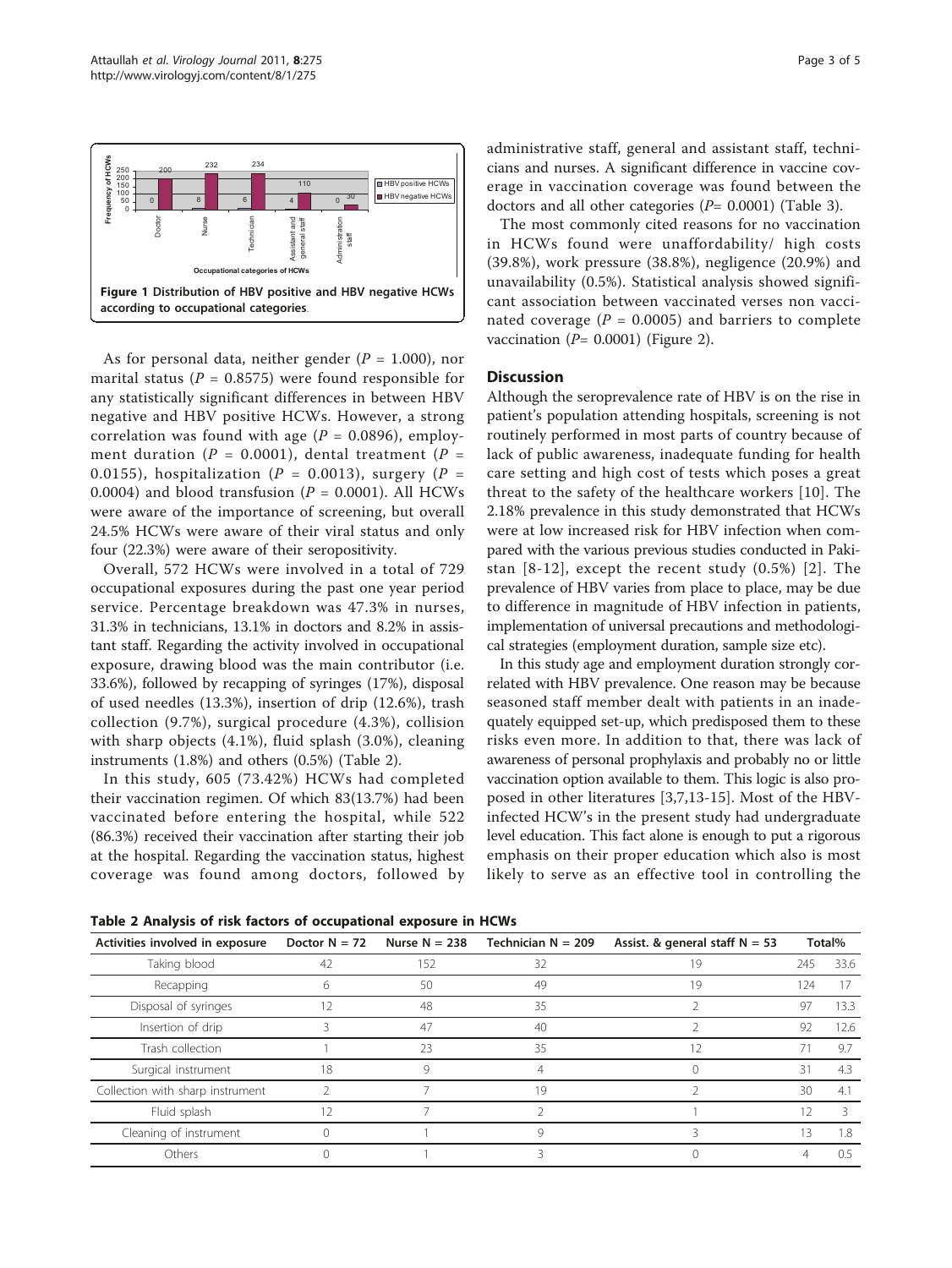| <b>Vaccination status</b> | <b>Doctor</b> | <b>Nurse</b> | Technician | Assist. & general staff | Admin. staff | <b>Total</b> |
|---------------------------|---------------|--------------|------------|-------------------------|--------------|--------------|
| Complete                  |               | 65.4         |            | 75.6                    | 80           | 73.4         |
| Incomplete                | 14.5          | 30.5         | 28.4       | 21.8                    | 20           | 24.4         |
| Continued                 | U.S           | $-4.1$       |            | 2.C                     |              |              |

<span id="page-3-0"></span>Table 3 HCWs (%) and their HBV vaccination status

professional injuries [\[15,16\]](#page-4-0). Nurses and technicians were at high risk of HBV infection as they interact first-hand with the patients [1[,5,12,17,18\]](#page-4-0). Prevalence of HBV might associate with their low socioeconomic status as it is the disease of poverty [[3](#page-4-0)]. Similar to Sarwar and colleagues [[9](#page-4-0)] none of doctor was found positive, but not in accordance to the other studies that among HCWs, surgeons/doctors have the highest risk of HBV infection from their patients [[11,19\]](#page-4-0).

Current study showed that excessive risk of exposures among the HCW as a whole as well as among different occupations Nurses had the highest predisposition to occupational accidents, also reported by others [[4,6,18,20,21](#page-4-0)]. Laboratory workers and anesthesia technicians comprised another major portion of occupational injuries, also analysed by the others [[4](#page-4-0),[7](#page-4-0),[12\]](#page-4-0). In the current study the percentage of reported incidents in doctors was lower than other studies [[4](#page-4-0),[15](#page-4-0),[22\]](#page-4-0). The absolute recording of professional injuries was frequent in nurses but percentage was actually greater in the physicians as this group was found more inclined to self assesses and not report such injuries [\[22\]](#page-4-0). The incidence of occupational exposure is common feature of studies across the world [[22\]](#page-4-0). Factors associated with an increased risk of occupational exposure can differ from place to place depending on the standard of facilities [[23](#page-4-0)-[25](#page-4-0)]. Poor economic situation doesn't allow facility and personnel to achieve proper level of sophistication and therein lies the problem [[26,27\]](#page-4-0).

Assessment of HBV vaccination coverage in health care setting is needed to evaluate the proportion susceptible to HBV infection [1]. This study demonstrated that vaccination program was successful when compared with previous studies from diverse regions of Pakistan ranging from 37.2% to 66.3% [\[2,9,12,19,28](#page-4-0)-[30\]](#page-4-0) as well as



from other countries and regions such as Africa [1], Nepal [\[30](#page-4-0)], Japan, India, North Sydney, South London, Sweden and Egypt [\[31](#page-4-0)] but not satisfactory when compared with Australia, New Zealand [1], Iran and UK [[30\]](#page-4-0). In recent study high (81.8%) vaccination status was recorded from Karachi [[32](#page-4-0)] but still universal coverage is not achieved despite the availability of vaccine since 2002 [[4\]](#page-4-0). Most of the western countries recommend the need for immunization against HBV in the start of career in healthcare setting [1] but no such policy is employed in Pakistan, either in letter or in spirit.

It is a matter of fact that the risk factors against the vaccination coverage would vary among different occupations and among different regions of country [\[33,34\]](#page-4-0). Collection of the data of the risk factors against the vaccination provides valuable information for identification and evaluation. By eliminating these factors and providing necessary facilities, 100% vaccination coverage is well within the realm of possibility [\[31](#page-4-0)]. We believe our study was able to shed light on major hurdles to vaccine coverage, including work pressure, negligence and high cost of the vaccine. We also hope that our study can be used as a precedent to develop important guidelines which, if properly implemented, will be able to curb the one of the root causes of spread of Hepatitis B.

### Author details

<sup>1</sup>Department of Zoology, Islamia College Peshawar (A Public Sector University) Khyber Pakhtunkhwa, Pakistan. <sup>2</sup>Department of Zoology, Kohat University of Science and Technology Kohat, Pakistan. <sup>3</sup> Lady Reading Hospital Peshawar, Khyber Pakhtunkhwa, Pakistan. <sup>4</sup>Institute of Biotechnology and Genetic Engineering, KP University of Agriculture Peshawar Pakistan. 5 Brady Urological Institute, Johns Hopkins University School of Medicine, Baltimore, MD 21287-2101, USA. <sup>6</sup>Institute of Basic Medical Sciences, Khyber Medical University Peshawar Pakistan.

### Authors' contributions

SA and SK designed and gave a critical view of manuscript writing. NU helped in collection of samples/data and SNK performed Lab analysis. IA and SS gave critical view of manuscript writing and participated in data analysis. All the authors' read and approved the final manuscript. SA, NH reviewed the final manuscript and made critical amendments in the data presentation. All authors read and approved the final manuscript.

#### Competing interests

The authors declare that they have no competing interests.

## Received: 18 March 2011 Accepted: 6 June 2011 Published: 6 June 2011

#### References

1. Singhal V, Bora D, Singh S: Hepatitis B in health care workers: Indian scenario. Journal of Laboratory Physicians 2009, 1(2):41-48.